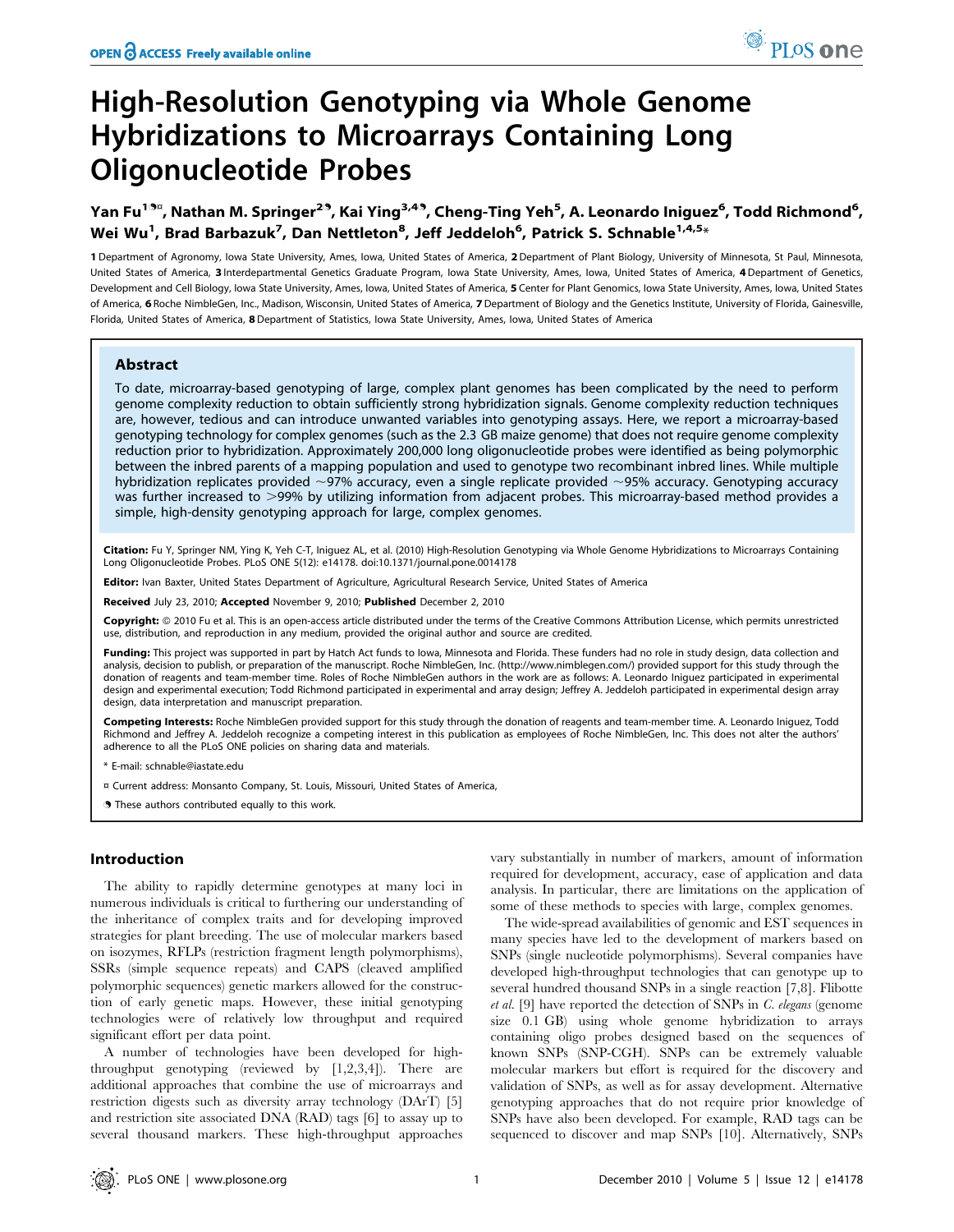and SFPs (single feature polymorphisms) can be detected by hybridizing genomic DNA or RNA to short oligonucleotide microarrays that contain short  $(\sim 25$  mer) oligonucleotides [11,12,13,14,15,16,17]. Longer oligonucleotide probes have also been used to detect SFPs caused by indel (insertion/deletion) polymorphisms [18,19,20]. Although this process is quite efficient in organisms with relatively small genomes, it has proven less successful for detecting polymorphisms in genomic DNA from organisms with larger genomes, such as maize (2.3 GB, [21]), due to a lack of sufficient signal strength. To obtain sufficient signal strengths in such species it is necessary to utilize RNA or reduced complexity (e.g., high  $C_0t$  or methylation filteration) DNA. Unfortunately, these approaches introduce variables, such as expression level or filtration efficiency, that can complicate genotyping efforts.

Previously we developed a custom long oligonucleotide microarray that yielded strong signals from whole genome hybridizations. This array was used to assess structural variation between the two maize inbreds B73 and Mo17 [22]. In that study  $\sim$ 200,000 probes were identified that exhibited highly differential and discriminatory hybridization signals between B73 and Mo17 genomic DNA. These hybridization differences were typically caused by the presence of multiple SNPs, small IDPs (InDel Polymorphisms), and CNVs (copy number variants), including PAVs (presence absence variants), rather than by single SNPs [22]. To demonstrate the utility using these polymorphic probes as molecular markers for whole-genome genotyping in a large, complex genome, in this study two recombinant inbred lines (RILs) from the maize IBM mapping population [23] were

randomly selected and analyzed via array comparative genomic hybridization (aCGH). In this report, we demonstrate the utility of using long oligonucleotide microarrays for high-throughput mapping in maize without the need to apply complexity reduction methods. The attractive features of this system are first, that it does not require prior knowledge of polymorphisms; second, that the genotyping results are highly accurate; third, high probe density allows for the fine-mapping of recombination breakpoints; and fourth, data analysis can be relatively simple.

## Results

# Identification of a large number of CGH-based polymorphisms

The first objective was to identify polymorphic probes that could be scored in the RILs. To identify such probes we used data derived from hybridization of the two parental genotypes (B73 and Mo17) to the microarray (all microarray data were deposited into GEO under Series# GSE16938). The microarray platform contained 1,262,421 probes that could each be unambiguously mapped to a single location (i.e., uniquely mapped) in the maize genome and that we therefore concluded are non-repetitive [22]. Following normalization and linear modeling (see [22] for full details), we identified 225,867 probes that exhibited significant differences in hybridization between B73 and Mo17 genomic DNA at a false discovery rate (FDR) cut-off of  $\leq 0.0001$  (Table 1). The vast majority (91%) of these probes have higher hybridization signal intensities in B73 than in Mo17 and are referred to as  $B>M$ probes. Because the microarray was designed based on the

Table 1. Comparison of genotyping using different subsets of probes and multiple analysis methods.

|                                | $B>M$ (all <sup>a</sup> ) |                           | $B>M (2-FC^b)$       |                           | $M > B$ (all <sup>a</sup> ) |                           | $M > B$ (2-FC <sup>b</sup> ) |                           |
|--------------------------------|---------------------------|---------------------------|----------------------|---------------------------|-----------------------------|---------------------------|------------------------------|---------------------------|
| Number probes                  | 204934                    |                           | 164728               |                           | 20933                       |                           | 8394                         |                           |
| <b>RIL - M0022</b>             | % Calls <sup>c</sup>      | % Consistent <sup>d</sup> | % Calls <sup>c</sup> | % Consistent <sup>d</sup> | % Calls <sup>c</sup>        | % Consistent <sup>d</sup> | % Calls <sup>c</sup>         | % Consistent <sup>d</sup> |
| Linear model calls (Method I)  |                           |                           |                      |                           |                             |                           |                              |                           |
|                                | 95.2%                     | 94.9%                     | 95.3%                | 96.7%                     | 85.9%                       | 82.8%                     | 78.4%                        | 83.4%                     |
| Simple model calls (Method II) |                           |                           |                      |                           |                             |                           |                              |                           |
| Replicate 1                    | 93.1%                     | 91.9%                     | 93.4%                | 94.5%                     | 74.2%                       | 76.6%                     | 73.6%                        | 80.6%                     |
| Replicate 2                    | 93.8%                     | 93.6%                     | 94.8%                | 96.0%                     | 74.6%                       | 79.5%                     | 76.0%                        | 81.8%                     |
| Consistency among replicates   |                           |                           |                      |                           |                             |                           |                              |                           |
| Both same call                 | 84.0%                     | 95.3%                     | 87.3%                | 96.7%                     | 44.2%                       | 81.9%                     | 49.9%                        | 85.4%                     |
| Opposing calls <sup>5</sup>    | 4.2%                      |                           | 2.0%                 |                           | 11.5%                       |                           | 7.4%                         |                           |
| <b>RIL-M0023</b>               | % Calls $c$               | % Validated <sup>d</sup>  | % Calls <sup>c</sup> | % Validated <sup>d</sup>  | % Calls $c$                 | % Validated <sup>d</sup>  | % Calls <sup>c</sup>         | % Validated <sup>d</sup>  |
| Linear model calls (Method I)  |                           |                           |                      |                           |                             |                           |                              |                           |
|                                | 92.5%                     | 96.7%                     | 93.3%                | 97.1%                     | 80.9%                       | 86.4%                     | 74.2%                        | 87.7%                     |
| Simple model calls (Method II) |                           |                           |                      |                           |                             |                           |                              |                           |
| Replicate 1                    | 93.7%                     | 93.9%                     | 94.8%                | 96.3%                     | 71.2%                       | 80.5%                     | 72.4%                        | 84.7%                     |
| Replicate 2                    | 96.6%                     | 94.4%                     | 97.4%                | 96.5%                     | 73.2%                       | 81.5%                     | 72.7%                        | 83.8%                     |
| Replicate 3                    | 95.2%                     | 94.2%                     | 96.5%                | 96.5%                     | 77.3%                       | 82.9%                     | 78.9%                        | 85.4%                     |
| Consistency among replicates   |                           |                           |                      |                           |                             |                           |                              |                           |
| Same call in all replicates    | 90.9%                     | 95.4%                     | 94.1%                | 96.9%                     | 58.0%                       | 83.9%                     | 60.9%                        | 86.0%                     |
| Opposing calls <sup>e</sup>    | 1.8%                      |                           | 0.6%                 |                           | 3.3%                        |                           | 2.1%                         |                           |

The B > M or M > B (all) refers to all probes with a FDR < 0.05 in a comparison of B73 and Mo17.<br>PThe B > M or M > B (2-EC) probes refers to the subset of polymorphic probes that have a FDB <

 $b$ The B>M or M>B (2-FC) probes refers to the subset of polymorphic probes that have a FDR<0.0001 and a minimum of 2-fold change between B73 and Mo17.

<sup>c</sup>The % calls is the percent of SFPs that could be assigned a genotype using an analysis method.

<sup>d</sup>The % consistent refers to the percentage of polymorphic probes that were assigned the same genotype in previously generated genotyping data. e The opposing calls are those for which the same probe was assigned different genotypes in different replicates.

doi:10.1371/journal.pone.0014178.t001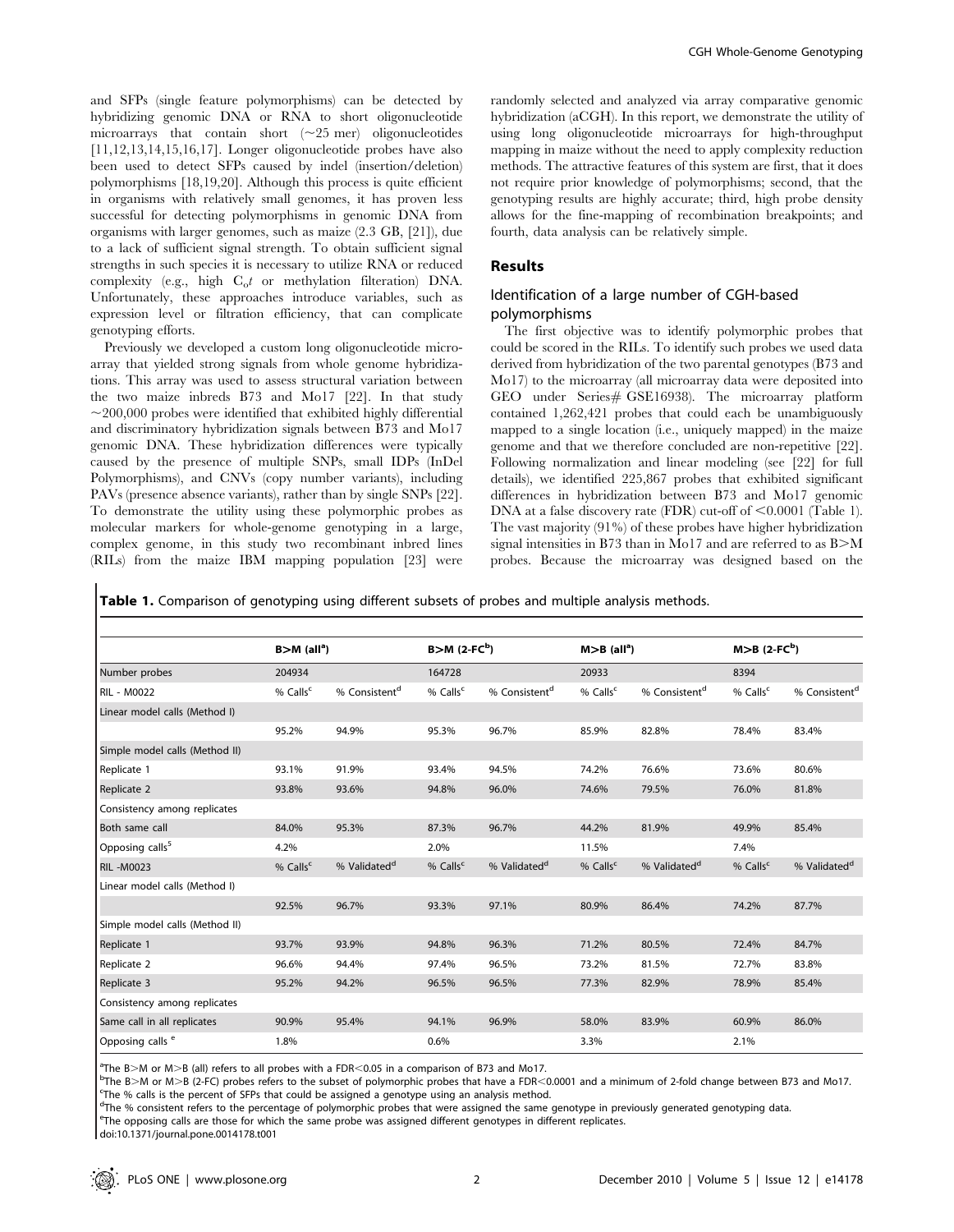reference B73 genomic sequence this observation is an expected consequence of ascertainment bias.  $B>M$  probes may have either of three possible characteristics. They can occur due to the existence of polymorphisms within the probe sequence between the two genotypes, due to the presence of more copies of the probe sequence in B73 than in Mo17, or due to a deletion of the probe sequence from the Mo17 genome. Because all probes were designed based on the B73 reference genome sequence, those probes that exhibit  $M>B$  hybridization ratios are expected to be present at higher copy number in the Mo17 genome than in the B73 genome.

An additional filter was applied to the derived probe list to cull for only the most utilitarian probes. This additional filter identified 173,122 probes that exhibited a minimum fold change of 2 (Table 1). This filter removed  $\sim$ 20% of the B $>$ M probes and nearly  $60\%$  of the M>B probes.

The remaining 173,122 probes were annotated based on their genomic map positions relative to the B73 reference genome [21] and conservation in the Mo17 genome. Each probe sequence was compared with an  $\sim$ 5X whole-genome shotgun (WGS) sequence of Mo17 generated by the Joint Genome Institute using 454 sequencing technology (pre-publication access to these sequences was kindly provided by Dan Rokshar). Each probe was assigned a value of perfect match (100% identity and coverage), conserved  $(>90\%$  coverage and identity) or "no match" (<90% coverage and/or identity). The majority  $(59\%)$  of the B $>$ M probes had no match in the collection of Mo17 WGS sequence reads, while only 1% had a perfect match (Table S1). Hence, as expected most  $(99\%)$  of the B $>$ M probe sequences are either absent from Mo17 or are polymorphic relative to B73. In contrast, the majority (51%) of the  $M>B$  probes had a perfect match in the collection of  $M_017$ WGS sequence reads, while only 13% did not have a match. Collectively, this set of polymorphic probes consisted of 173,122 probes, which included at least 12,000 probes for each of the 10 maize chromosomes (Table S2).

# Assessment of data analysis and subsets of polymorphic probes

The potential of these polymorphic probes for genetic mapping was evaluated using two B73xMo17 recombinant inbred lines (IBM RILs; [23]) both of which we and others had previously genotyped using  $\sim$ 10,000 markers [24,25]. To enhance the utility of microarray-based genotyping we assessed the importance of hybridization replication, compared various methodologies for data analysis, and determined the effects of polymorphism types upon the accuracy of genotype determinations. Comparisons of the number of markers and accuracy of several different analytical approaches, including linear modeling of replicates, simple assessment of relative signals from a single replicate, and BACbased genotyping were considered most germane. A visualization of the results obtained for chromosome 1 mapping was made for each of these approaches and is depicted in Figure 1.

The first analytical approach (Method I) involved the use of normalization methodology and subsequent estimation of the errors accounted for by dye and genotype effects upon the signal as determined via a linear model. This approach allowed for statistical contrasting of RIL vs. B73 and RIL vs. Mo17 at each probe using two hybridizations (See Methods for details). q-values were obtained for each of these contrasting comparisons and each probe was assigned to one of four classes in each RIL. Probes that were significantly different  $(q<0.05)$  from B73 but not from Mo17 in the RIL hybridizations were assigned a genotype of B (Class I) and probes that were different from Mo17 but not from B73 were assigned a genotype of M (Class II). Some probes exhibited

significant differences as compared to both parental lines (Class III) or were not significant in either of the two comparisons (Class IV). These later two classes may reflect non-polymorphic probes, residual heterozygosity or complex genome arrangements of gene families. Based on the broad genomic distribution of these probes (black dots in Figure 1) it is unlikely that residual heterozygosity is a major cause. Method I was able to assign genotypes for 93–95% of  $B>M$  probes in both RILs and was unaffected by the use of filtering based on a fold change (Table 1). However, substantially fewer of the  $M>B$  probes (74–86%) could be assigned genotypes (Table 1). Previously obtained genotyping results (from [25]) were used to validate the array-based genotyping calls (see Methods for details). As expected, consistency rates were substantially higher for the B $>$ M probes than for the M $>$ B probes and the use of the filtered probe set provided only a slight improvement in the validation (consistency) rate. While Method I provides robust results, it requires substantial bioinformatics expertise, as well as replication of hybridizations, factors that could discourage the broad adoption of this microarray-based genotyping platform.

Therefore, a more streamlined analytic method (Method II) was considered. This method employed a single hybridization and thus vastly reduced the complexity of the required computational analyses. In Method II, spatially normalized data from a single array were analyzed and hybridization contrasts were considered without applying statistical methods (See Methods for details). Our goal was to assess the relative loss of accuracy and information achieved using this relatively simple method of analysis and a single hybridization as compared to the robust Method I. The genotype for each probe was assigned by calculating the hybridization difference of the RIL and B73 relative to Mo17 and B73 [(RIL-B73)/(Mo17-B73)]. Probes with values near zero have hybridization intensities that are more similar to B73 than to Mo17, while values near 1 have hybridization intensities more similar to Mo17 than to B73. All probes with values less than 0.33 were assigned a genotype of B73 and probes with values greater than 0.66 were assigned a genotype of Mo17. The remaining probes were not classified (visualization provided in Figure 1). This approach assigned genotypes to slightly fewer probes than did the linear model (Method I) and had a slightly lower validation rate. Even so, this less complex analytic method still provided genotyping calls for  $>90\%$  of the B $>$ M probes and these calls were  $\sim$ 95% consistent with independently determined genotypes. Note that the filtered set of B $>$ M probes provided substantially more benefit for Method II than for Method I. Consequently, rigorous filtering of probes is more critical when using a single hybridization (Method II) than when data from multiple hybridizations (Method I) are available. Based on a comparison of genotyping calls between two replicates (only two of the M0023 Cy3 replicates was used to enhance the consistency of analyses) the majority of the genotype assignments determined using B $>$ M probes were consistent between pairs of replicates and only 2–4% of probes were called as different genotypes in the two replicates. As expected, the performance for the M>B probes was substantially lower for this approach. Only  $40-60\%$  of the  $M>B$ probes were consistently assigned to the same genotype across independent replicates and the rate of inconsistent calls between the replicates was higher (Table 1).

Next, we investigated the utility of assigning genotypes to RILs based on a series of probes that were closely linked and that exhibited similar genotyping calls. The physical map of the maize genome is quite accurate at a resolution of single BACs [21]. However, the order and orientation of DNA sequences within BACs is often not known. This can lead to incorrect fine-scale arrangements in the order of probes in our genotyping data.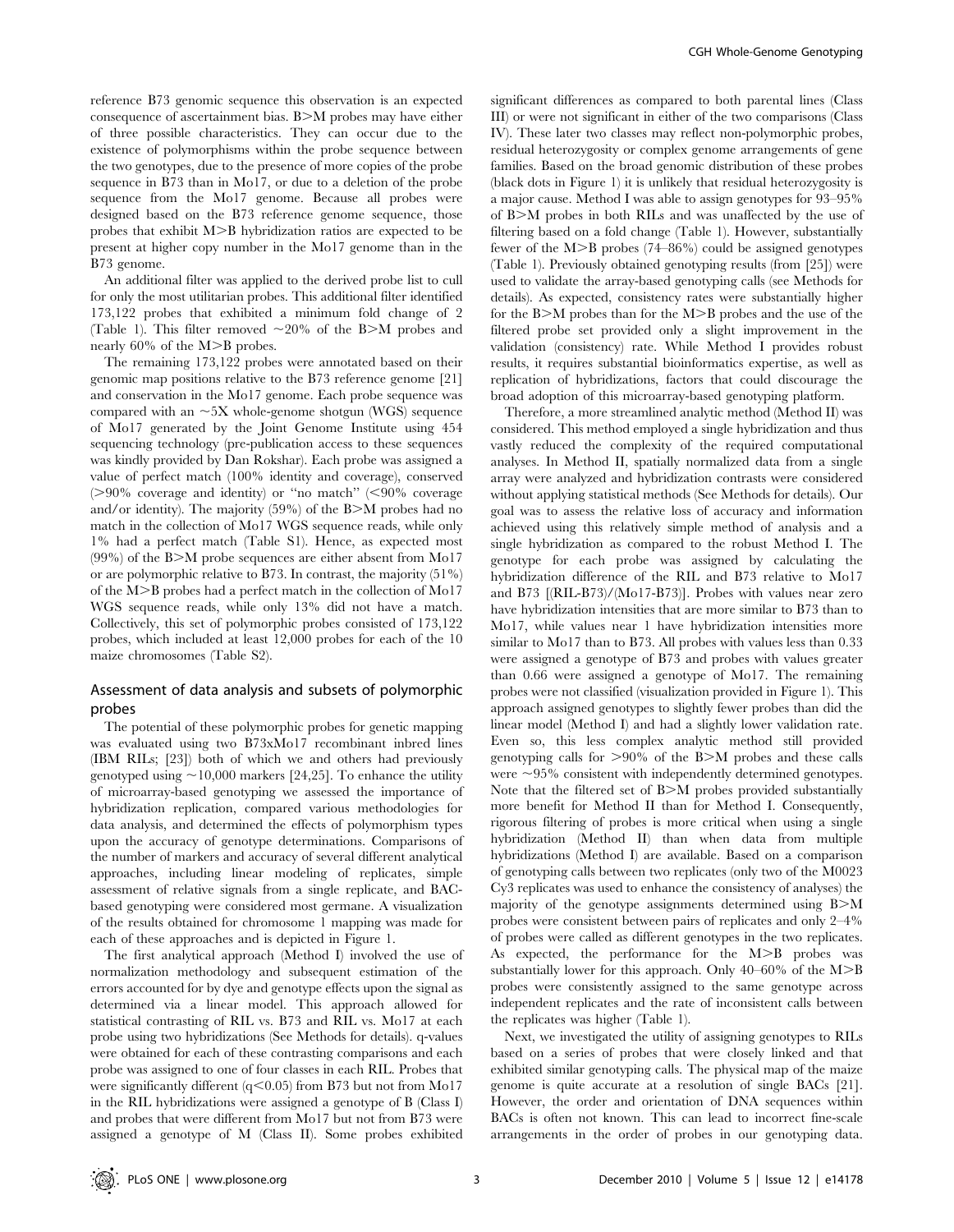

Figure 1. Comparisons of analytical approaches for CGH-based mapping. Data for B>M probes located on chromosome 1 that exhibit at least a 2-fold change (n = 26,953) were plotted following the use of different data analysis approaches. The upper set of plots display data for the RIL M0022 while the lower panels show data for the RIL M0023. The plots on the left and right display probes from the entire chromosome 1 and a closeup view of a 20 Mb region of chromosome 1 (positions 200 Mb–220 MB), respectively. For each set of plots the first panel provides visualization genotyping calls and log2 (RIL/B73) ratios following normalization and analysis using a linear model of multiple replications (Method I). The second and third panels show the genotyping calls and  $log<sub>2</sub>(RIL/B73)$  ratios based on the analysis of a single replicate of data that was normalized using standard NimbleScan approaches (Method II). The final plot shows the genotyping calls for each BAC (n = 1,369) using data from replicate 1 (Method III).

doi:10.1371/journal.pone.0014178.g001

Assigning each BAC a genotype in each RIL alleviates this problem. BAC-level genotyping is also expected to increase the accuracy of genotyping assignments because it allows for a genotyping assignment to be made using multiple probes located on the same BAC. In addition, doing so simplifies data visualization by reducing the number of data points. For this analysis we used only those B $>$ M probes that had a minimum of a 2-fold change because this set exhibited the greatest accuracy in both Methods I and II. To be assigned a genotype a BAC had to have at least 5 probes that were assigned a genotype of B73 or Mo17 and these probes had to exhibit at least 80% genotype agreement within the BAC. Using this approach, genotypes could be assigned to over 95% the 8,497 BACs that contain at least 5 polymorphic probes (Method III, Table 2). The different methods of analysis were able to assign a genotype for slightly different sets of BACs (Table 2) but for BACs that were assigned genotypes with both methods there was 100% agreement of the genotyping calls made by the different approaches. By comparing the genotyping assignments with the genotyping data of Liu et al. [25] we could demonstrate  $>99\%$  accuracy for each of these approaches. This approach of assigning a genotype for each BAC in each RIL allows for simple visualization of the genotyping calls (Figures 1 and 2).

We assessed the resolution of the genotyping data that was generated by CGH. While some recombination break-points can only be resolved within  $\sim$ 100 kb due to lack of polymorphic probes in the region of the recombination event other cross-overs can be resolved at quite high resolution. Figure 3 provides five examples of highly resolved cross-overs in the M0022 RIL. The exact location of these five cross-overs could be identified within 2,450 to 6,042 base pairs. The ability to pinpoint the location of recombination events was influenced by the number of polymorphic probes within the region.

# Discussion

This report documents the feasibility of genotyping complex genomes via a microarray-based method that does not require the use of methods to reduce genome complexity prior to hybridization. To do so, we used long oligonucleotides, which increased our ability to detect signal from genomic DNA and leveraged the abundance of frequent and widely distributed differences in DNA sequences between haplotypes as molecular markers. This approach is particularly valuable because it allows for mapping experiments even in the absence of any prior knowledge of polymorphisms between the parents of a mapping population, does not require extensive laboratory manipulation and can be performed using a single hybridization replicate. Additional experiments (data not shown) have demonstrated that this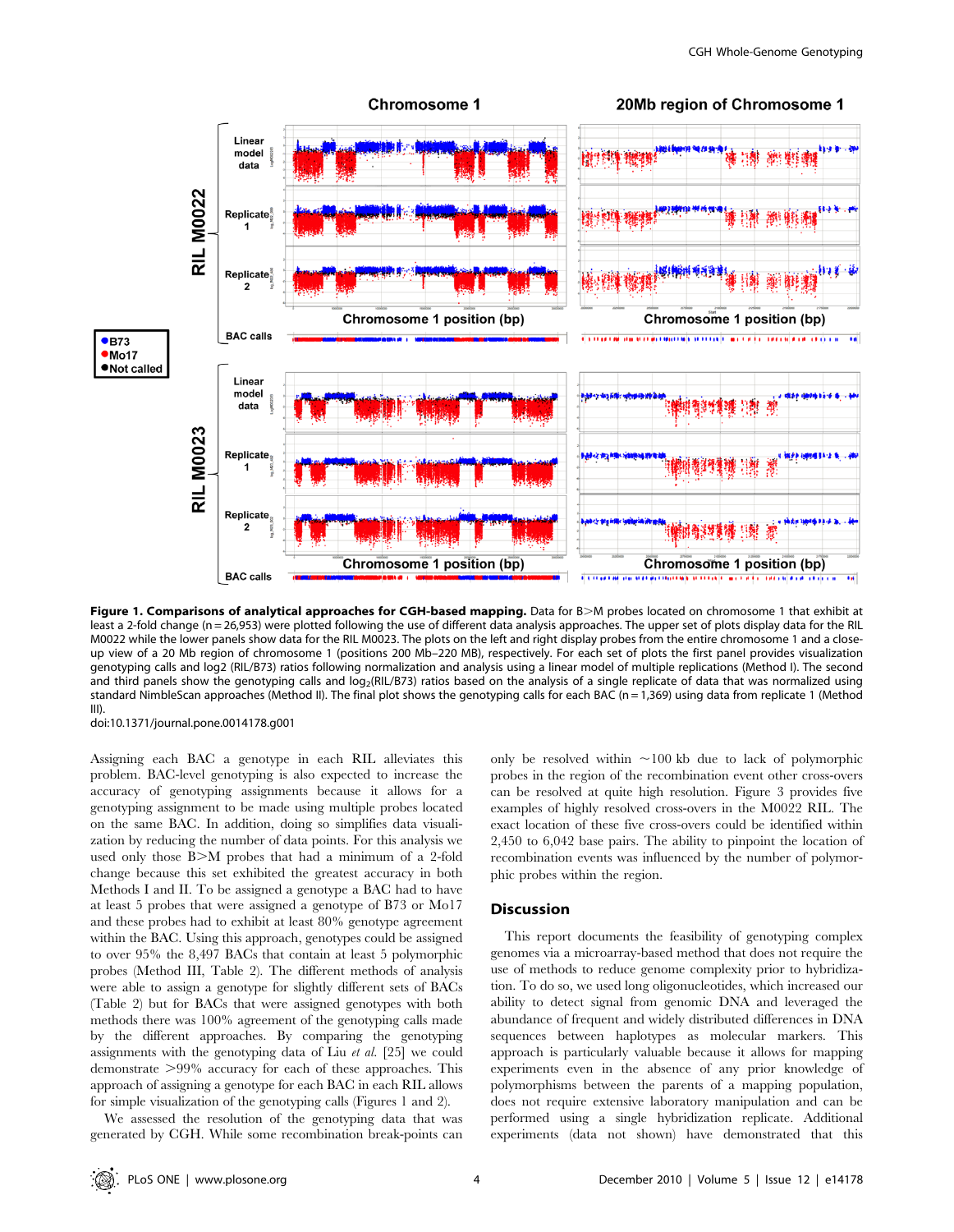

Figure 2. Visualization of whole genome genotypes of two RILs. The genotype of each BAC with at least 5 filtered B $>$ M probes (n = 7,978) that were called in both lines) was determined and color coded (B73 – blue; Mo17 – red). BACs were then plotted according to their physical positions along a chromosome (x-axis) and by chromosome (y-axis). This visualization was created using a single replicate of data. doi:10.1371/journal.pone.0014178.g002

approach can be used to genotype individuals containing heterozygosity (such as F2 individuals) as well as homozygous RILs.

# Comparison of linear model (Method I) and single array (Method II) analyses

Careful comparisons enabled us to determine the numbers of markers that could be genotyped, and their validation rates using replicated data analyzed using a linear model (Method I) as well as a more simplified analysis (Method II) conducted on nonreplicated data. Replicates did provide slightly high numbers of markers that could be scored and yielded genotyping data that was validated at slightly higher rates. However, when probes were filtered to use only those that exhibited at least 2-fold change between the parental lines, the overall validation rates for Methods I and II were quite similar. We found that assigning genotypes to each BAC based on the occurrence of multiple polymorphic probes within the same BAC provided highly accurate genotyping scores. Indeed, this method resulted in nearly perfect validation rates  $(>99\%)$ . If it is desired to perform fine-scale mapping of recombination break-points to the highest possible resolution it would be possible to first conduct a BAC-based analysis to map

# Table 2. Genotyping calls by BAC (Method III).

|                        | $#$ BACs assigned<br>genotype | % Consistent with PCR<br>genotyping |
|------------------------|-------------------------------|-------------------------------------|
| M0022                  |                               |                                     |
| Linear model           | 8333                          | 99.19%                              |
| Simple model           |                               |                                     |
| Replicate 1            | 8206                          | 99.18%                              |
| Replicate 2            | 8264                          | 99.22%                              |
| Consensus <sup>a</sup> | 8036                          | 99.23%                              |
| M0023                  |                               |                                     |
| Linear model           | 8262                          | 99.44%                              |
| Simple model           |                               |                                     |
| Replicate 1            | 8289                          | 99.47%                              |
| Replicate 2            | 8351                          | 99.51%                              |
| Replicate 3            | 8325                          | 99.47%                              |
| Consensus              | 8273                          | 99.47%                              |

<sup>a</sup>The consensus line specifies the number of BACs that were assigned the same genotype in all replicates.

doi:10.1371/journal.pone.0014178.t002

recombination breakpoints to a BAC-level resolution. Subsequently, the analysis of individual probes within those BACs near the recombination breakpoint could further define the position of the recombination breakpoint.

## Genotyping accuracy of different classes of probes

Because this method relies on long oligonucleotide probes many of the detected polymorphisms are likely to be structural variants. Because our probes were designed based upon the sequence of the B73 reference genome [21], each exhibits a perfect match to B73. Therefore, all probes with higher hybridization intensities in Mo17 than in B73  $(M>B$  probes) are expected to represent sequences that are present in more copies in Mo17 than in B73 (CNVs). In contrast, the sequences detected by probes having higher hybridization intensities in B73 than in Mo17 (B $>$ M probes) are likely to: 1) exhibit multiple sequence differences (SNPs and/or IDPs) between B73 and Mo17; 2) be absent from the Mo17 genome (PAVs); or 3) exist in higher copy number in B73 than in Mo17 (CNV). Because only probes that had a single match to the B73 reference genome were used in this analysis, it is likely that most of the B $>$ M probes are from the first two classes. Consistent with this view, a comparison of the B>M probes with a collection of Mo17 WGS sequences  $(\sim 5X$  coverage) revealed that many do not have a 90% identical sequence. Although all probes used in this analysis are single copy in the B73 reference genome, it is, however, conceivable that some of the B $\geq M$  probes match duplicated regions of the actual B73 genome that were either not sequenced or that were inadvertently collapsed into single copies during genome assembly. Hence, a small fraction of the  $B>M$ probe sequences may in fact exist at higher copy numbers in the B73 genome than in the Mo17 genome. Consistent with this possibility, a small fraction  $(1\%)$  of the B $\geq$ M probes had a perfect match to Mo17. This result is unexpected if indeed these probe sequences exist as single copy sequences in the B73 genome. The 13% of the M>B probes that did not have matches in the collection of Mo17 WGS sequence reads could be the result of inadequate sampling of the Mo17 genome. Although a small fraction of probes exhibit hybridization patterns that differ from expectations for various reasons, the overall mapping accuracy and resolution generated using this technology is high.

It is noteworthy that the proportion of  $M>B$  probes that could be called and their validation rates were much lower than for the B $>$ M probes. This likely reflects the fact that copy number variants (CNVs) could be in either the cis or trans configuration. If the multiple copies of a probe sequence are not closely linked in the Mo17 genome (i.e., in a trans configuration) they would be expected to segregate among RILs, potentially yielding novel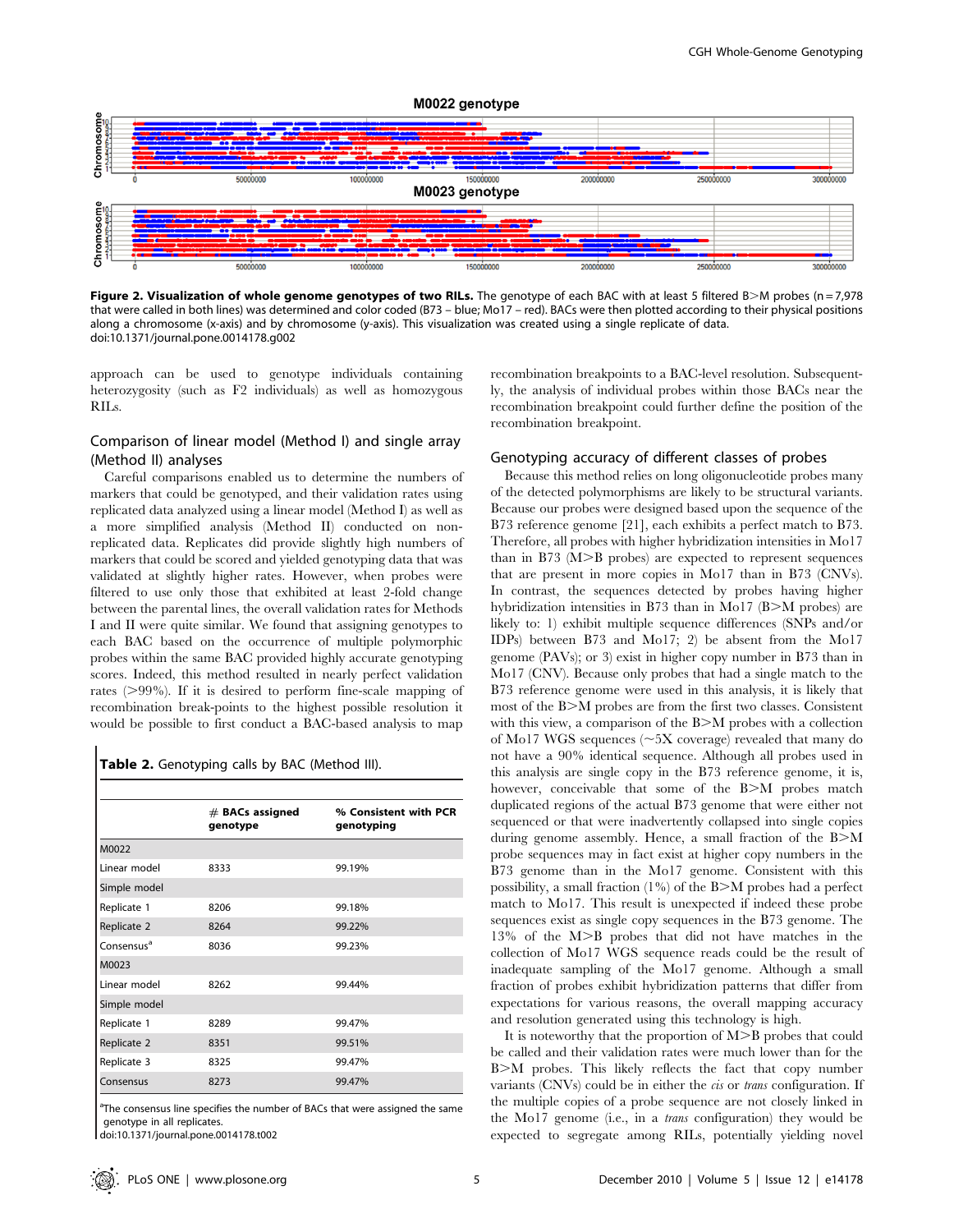

Figure 3. High-resolution of recombination break-points. Several plots show detailed views of the CGH mapping data near recombination events in the RIL M0022. The log2(M0022/B73) value is plotted along the y-axis for each of the B>M probes (q<0.0001 and fold-change>2) in five genomic regions. The arrowheads indicate the position of the recombination event and the label indicates the chromosome and the base pair resolution of the recombination event. doi:10.1371/journal.pone.0014178.g003

hybridization signals (i.e., not similar to either of the parental signals).

#### Mapping strategy

In the experiments reported here we used an array that contained  $\sim$ 2.1 M probes. Roche NimbleGen also offers a customizable 12plex suite of arrays. It contains 12 sets of the same 135,000 probes on a standard glass slide. Using the data obtained from a single dyechannel such a 12-plex array can be used to genotype 24 lines; these arrays have significant advantages from the perspectives of cost and efficiency. We have considered how best to modify our mapping strategy to accommodate the fact that each genotype will be analyzed with fewer probes (135,000 vs. 2.1 M). As a consequence of the high degree of sequence polymorphism in maize  $\sim$ 10% of the probes on our 2.1 M array (i.e.,  $\sim$  200,000) proved to be polymorphic between B73 and Mo17 even though our custom array was designed based on the B73 haplotype without reference to the sequence of the Mo17 haplotype. We expect quantitatively similar results would be obtained when comparing B73 to any other inbred that is not closely related to B73. Indeed, this was observed in comparisons of the inbreds Hp301 and Tx303 to B73 (unpublished observation). But importantly for the design of a mapping strategy, the same probes are not likely not be polymorphic in all comparisons or mapping populations.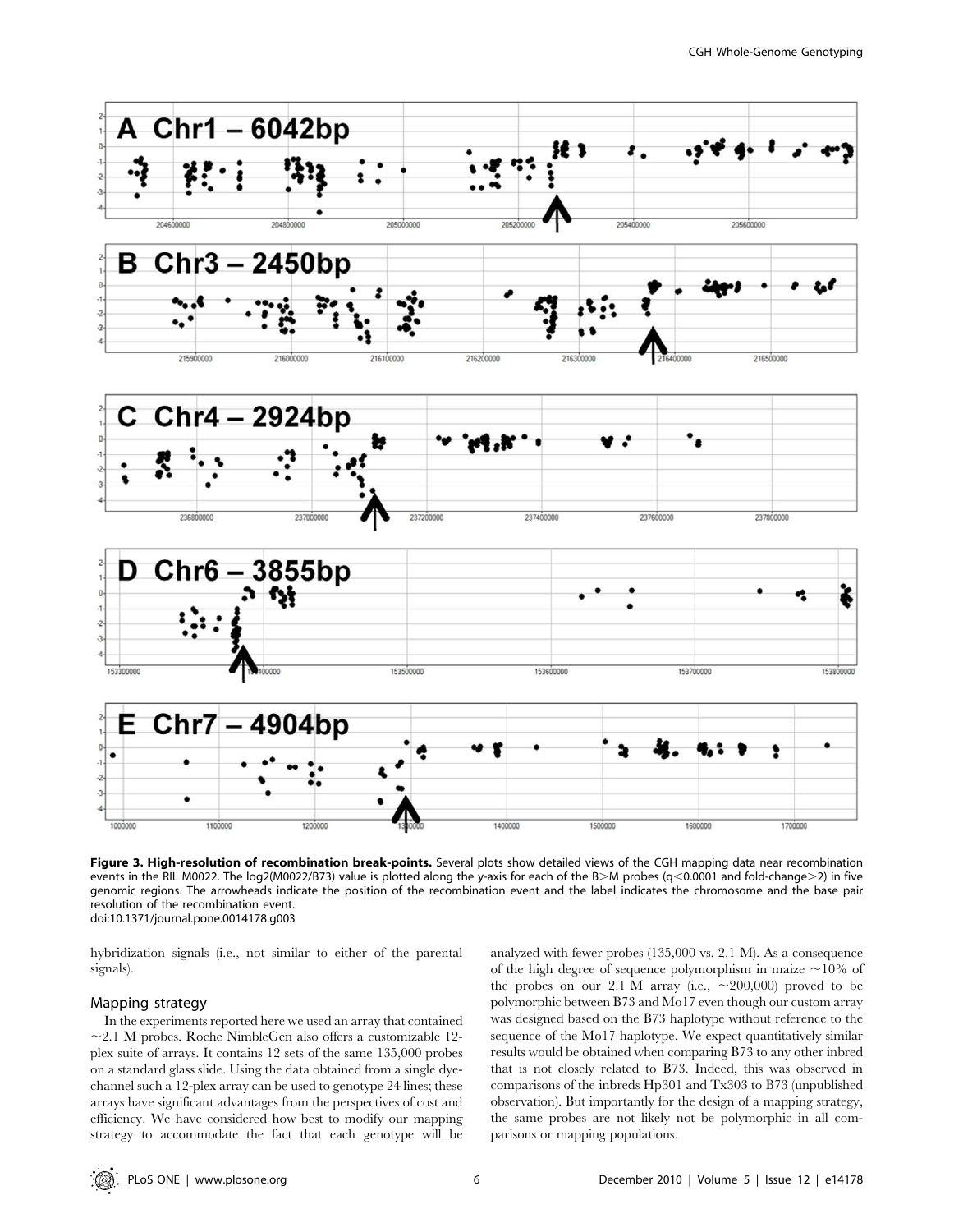We therefore recommend a two-step mapping strategy. In the first step a survey array containing  $\sim$ 2.1 M probes sampled from the low-copy, genic regions of the genome of interest will be used to identify probes that are informative in a given population via hybridizations to the parents of the mapping population. In the second step, based on the results of these hybridizations,  $\sim$ 135,000 of the most informative polymorphic probes would be selected and used to construct 12-plex arrays for genotyping members of a mapping population.

We recommend for routine genotyping experiments using those probes that exhibit higher hybridization intensities from the reference genome (e.g.,  $B>M$  probes) for initial mapping applications because they have higher validation rates. Subsequent analyses could use probes having higher hybridization intensities in the non-reference genome to estimate the relative rates of tandem and dispersed duplications.

## Materials and Methods

#### Plant materials

Genomic DNA was isolated from two-week-old seedlings of the inbreds B73 and Mo17 as well as from two IBM RILs: M0022 and M0023. According to previous genotyping results [24] the genomes of these two RILs are  $\sim 56\%$  identical. 1 mg of DNA was labeled using either 5' Cy3 or Cy5-labeled Random Nonamers (TriLink Biotechnologies). DNA was incubated for 2 hours at  $37^{\circ}$ C with 100 units (exo-) Klenow fragment (NEB) and dNTP mix (6 mM each in TE; Invitrogen). Labeled samples were then precipitated with NaCl and isopropanol and rehydrated in  $25 \mu$ l of VWR H20. 34  $\mu$ g of test and reference samples were combined in a 1.5 ml tube and dried down using a SpeedVac. Samples were resuspended in  $12.3 \text{ }\mu\text{l}$  of H20 and  $31.7 \text{ }\mu\text{l}$  of NimbleGen Hybridization Buffer (Roche NimbleGen Inc.) and incubated at  $95^{\circ}$ C. The combined and resuspended samples were then hybridized to the array for  $60-72$  hours at  $42^{\circ}$ C degrees with mixing. Arrays were washed using NimbleGen Wash Buffer System and dried using a NimbleGen Microarray Dryer (Roche  $NimbleGen, Inc$ ). Arrays were scanned at 5  $\mu$ m resolution using a GenePix4000B scanner (Axon Instruments). Data were extracted from scanned images using NimbleScan 2.4 extraction software (Roche NimbleGen, Inc.), which allows for automated grid alignment, extraction and generation of data files. For this experiment, five hybridizations were performed and the samples hybridized to each array are as follows: Array 1 M0023 (Cy3)/B73 (Cy5); Array 2 M0022 (Cy3)/B73 (Cy5); Array 3 Mo17 (Cy3)/ M0023 (Cy5); Array 4 Mo17 (Cy3)/M0022 (Cy5); Array 5 M0023 (Cy3)/B73 (Cy5).

#### CGH data analyses

The probes were mapped to the B73 RefGen\_v1 genome sequence [21] with 100% identity and coverage [22] and only probes with a single perfect match were used for this analysis. The integrated genetic and physical map of maize [25] was used to determine the physical location of each genetic marker on B73 RefGen\_v1. The hybridization intensity of each mapped probe was estimated within each genotype using LIMMA [26] according to  $[22]$ . When applying  $q<0.0001$  cutoff  $[27]$ , a total of 225,867 probes that exhibited significantly different hybridization signals between B73 and Mo17 were deemed to be polymorphic. This set was further divided and filtered based on which genotype exhibited a higher signal and whether there was at least a 2-fold change in signal intensity between B73 and Mo17 (Table 1).

# CGH-based Genotyping

Linear model. A linear model was used to calculate a q-value to estimate the false-discovery corrected probability that a particular probe was different from B73 or from Mo17. For each RIL, a probe was assigned a value of ''B73'' if it was significantly different from Mo17 ( $q<0.05$ ) but not from B73 and was assigned a value of ''Mo17'' if it was significantly different from B73  $(q<0.05)$  but not from Mo17. The probes that were significantly different from both or neither parental lines were not assigned a genotype.

Single array based model. A simple model was employed to assign genotype calls using a single replicate of data. The spatially normalized data extracted for each array using the NimbleScan software were imported into Excel. For each probe the value of  $[(RIL-B73)/(Mo17-B73)]$  was calculated. Cut-off values of 0.33 and 0.66 were arbitrarily selected for the purpose of this analysis. All probes having values of less than 0.33 was assigned a genotype of B73, while probes having values greater than 0.66 were assigned a genotype of Mo17. Probes with values between 0.33 and 0.66 were not classified. The values for different replicates were subsequently compared to determine the number of genotype assignments that were shared or conflicting for each of the hybridizations.

BAC based genotyping. Genotypes of each BAC were determined by comparing the calls for all polymorphic probes within a BAC. Genotypes were assigned to BACs have at least five polymorphic probes and only BACs with at least 80% agreement for the genotypes of all probes within the BAC that were classified as B73 or Mo17. The ''consensus'' genotyping assignments were assigned when a BAC was assigned the same genotype for each of the replicates for a RIL.

#### Validation of genotype assignments

The genotype scores for each of the two RILs were collected from a total of 10,143 markers [25] including IDP markers [24], TIDP markers [28], SNP markers [29] and other markers downloaded from MaizeGDB (http://www.maizegdb.org). If one of these markers was located within 5,000 bp of a probe, the genotype obtained from this marker was treated as the ''true'' genotype for this probe. The proportions of the genotyping calls for probes that were supported by these other markers were then determined.

## Supporting Information

Table S1 Conservation of probe sequences in Mo17 whole genome shotgun sequence.

Found at: doi:10.1371/journal.pone.0014178.s001 (0.04 MB DOC)

Table S2 Number of polymorphic probes per chromosome. Found at: doi:10.1371/journal.pone.0014178.s002 (0.04 MB DOC)

#### Acknowledgments

We thank An-Ping Hsia for useful scientific comments and assistance with manuscript preparation and Dan Rokhsar of the DOE's Joint Genome Institute for sharing unpublished whole-genome shotgun sequences of the Mo17 genome.

# Author Contributions

Conceived and designed the experiments: YF NMS JAJ PSS. Performed the experiments: NMS ALI TR WW. Analyzed the data: YF NMS KY